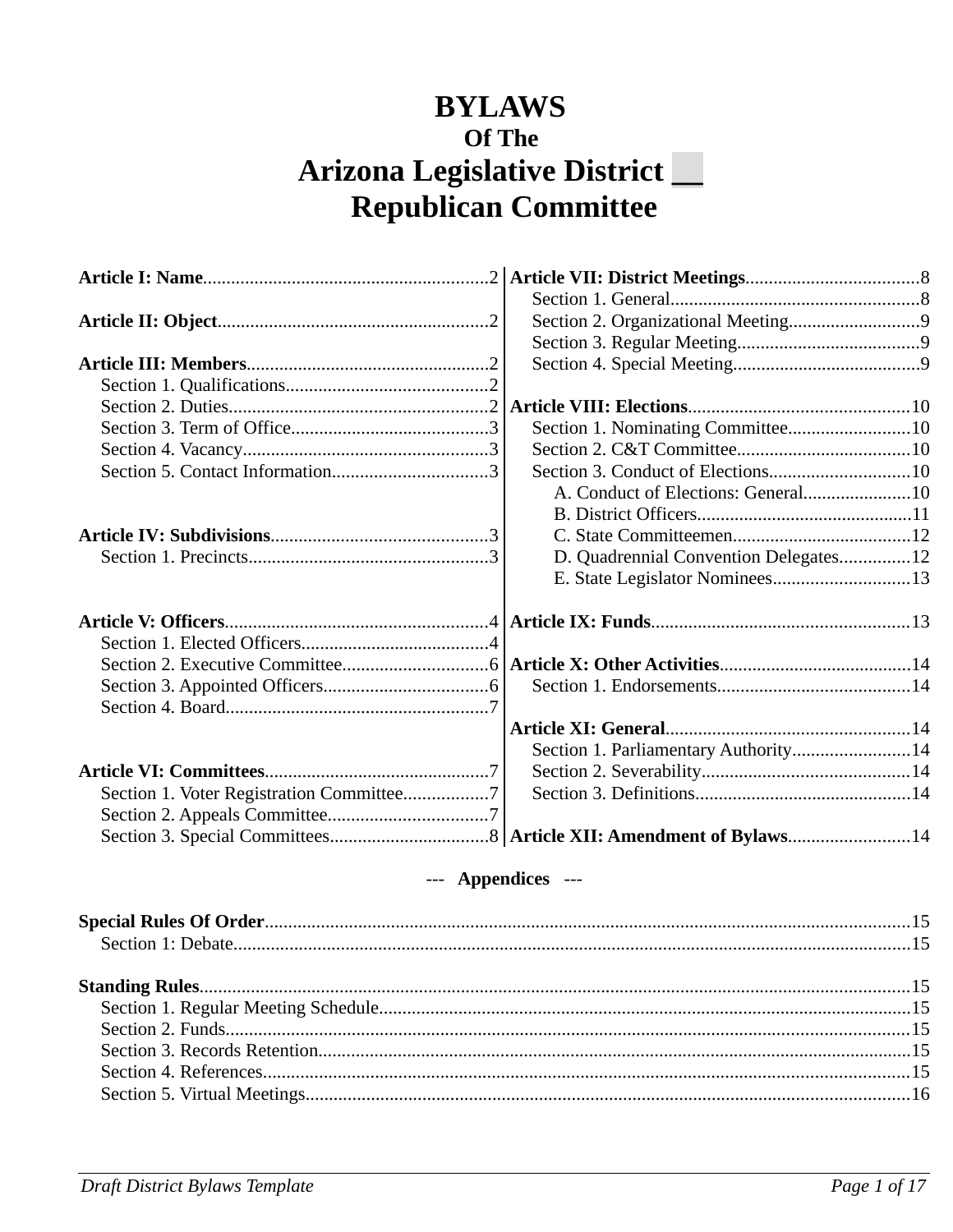## <span id="page-1-0"></span>**ARTICLE I: NAME**

The name of this organization shall be the Arizona Legislative District Republican Committee, hereinafter referred to as the District. The District is affili-

ated with the Arizona Republican Party (AZGOP) and the Maricopa County Republican Committee (MCRC).

## <span id="page-1-4"></span>**ARTICLE II: OBJECT**

The object of the District is to protect the inalienable rights endowed to us by our Creator as enumerated in the Declaration of Independence, and to limit government to its proper role as defined in the United States Constitution and Bill of Rights. In pursuance thereof, the object of the District shall further be to:

- 1. Support and elect Republican candidates who promote Republican ideals;
- 2. Encourage Republicans who promote Republican ideals to run for elective office;
- 3. Promote Republican appointments to commissions, committees, and other appointive public offices;
- 4. Assist in voter registration and promote Republican voter participation in elections;
- 5. Recruit and educate precinct committeemen (PCs), and maintain a permanent Republican precinct organization.
- 6. Increase the effectiveness of Republican volunteers in the cause of good government through active political participation;
- 7. Promote an informed electorate through political education.

## <span id="page-1-3"></span>**ARTICLE III: MEMBERS**

Unless otherwise specified in the Arizona Revised Statutes (A.R.S), the AZGOP bylaws, or the MCRC bylaws, the membership of the District is subject to the following rules.

#### <span id="page-1-2"></span>**SECTION 1. QUALIFICATIONS**

The membership of the District consists of the total number of elected and appointed Republican Precinct Committeemen in the District as most recently published by the Maricopa County Recorder and residing in the Precinct from which elected or appointed.

Elected and appointed PCs possess all rights of membership, except that only elected PCs may

- 1. Vote at District statutory organizational meetings;
- 2. Serve as District Chair;
- 3. Serve as State Committeemen (SCs);
- 4. Vote for nominees to fill vacancies in the State Legislature.

## <span id="page-1-1"></span>**SECTION 2. DUTIES**

In addition to those duties prescribed by the A.R.S, the AZGOP bylaws, and the MCRC bylaws, the duties of the members of the District shall be to:

- 1. Support the Object of the District;
- 2. Inform and serve registered Republicans in their precincts;
- 3. Campaign on behalf of Republican candidates;
- 4. Carry nominating petitions and distribute election information and candidate literature;
- 5. Distribute signs and campaign literature for candidates;
- 6. Participate in Get Out The Vote (GOTV) and Election Day activities;
- 7. Help develop, maintain, and support a permanent Republican precinct organization;
- 8. Regularly attend meetings of the District and the County Party;
- 9. Help recruit and train new volunteers for the Republican Party;
- 10. Assist the Republican Party in voter registration;
- 11. Refrain from endorsing or otherwise supporting political candidates who opposes the Object of the District.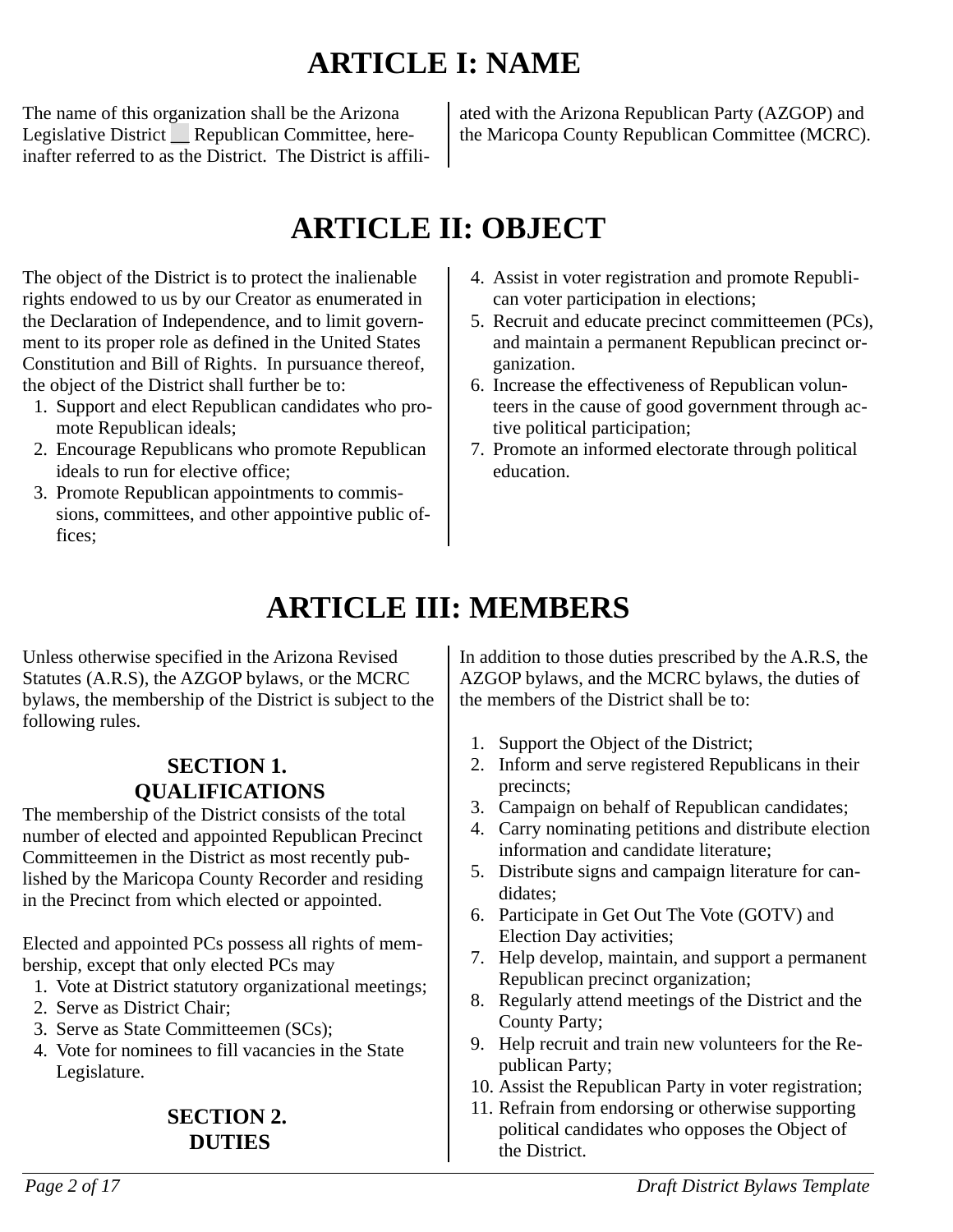## <span id="page-2-4"></span>**SECTION 3. TERM OF OFFICE**

Unless otherwise specified in the A.R.S., the term of office of a PC is two years and begins on October 1 after the primary election at which the PC was a candidate and continues until October 1 after the following primary election at which PCs are elected. A delay in taking the oath of office does not affect the start of the term.

## <span id="page-2-3"></span>**SECTION 4. VACANCY**

- A. Definition. Vacancies are created due to events including but not limited to: resignation, moving from the Precinct in which elected or appointed, or failure to maintain registration as a Republican. Vacancy also occurs when less than a full quota of PCs is elected at the primary election.
- B. Filling of Vacancy. Pursuant to the process described in the MCRC bylaws, the District Chair

and the Precinct Captain are charged jointly with recommending appointments to fill PC vacancies.

## <span id="page-2-2"></span>**SECTION 5. CONTACT INFORMATION**

- A. Members must provide contact information, including an email address if available, to the District.
- B. The District must utilize member email addresses solely for District business.
- C. A contact list of the members in a precinct, including email addresses, must be provided to any member of that precinct, for District business only, within seven days of request.
- D. The email addresses of members who do not permit the release of their email addresses must be excluded from the list provided in the previous paragraph.
- E. Members who do not maintain a valid email address with the District must request in writing that the District send meeting notices via postal mail.

## <span id="page-2-1"></span>**ARTICLE IV: SUBDIVISIONS**

## <span id="page-2-0"></span>**SECTION 1. PRECINCTS**

- **A. Boundaries.** The District is divided into Precincts as specified by the Maricopa County Board of Supervisors.
- **B. Precinct Captain.** Unless otherwise specified in the in the MCRC bylaws, District precinct captains must be selected and governed as follows:
	- 1. Selection
		- a. The newly elected PCs in every precinct with two or more members must meet on or after the start of the new term to elect a captain from among their number. The PC obtaining the highest number of votes in the primary election or his designee may call the meeting.
		- b. If the PCs of any precinct fail to elect a Precinct Captain, the District Chair must appoint a member from that precinct to serve until the members from that precinct meet and elect a Precinct Captain.
		- c. If there is only one PC elected or appointed, he will serve as Captain until such time as there are sufficient PCs to hold an election.
	- 2. Duties
- a. Recruit PCs to fill vacant positions.
- b. Organize PCs within the precinct.
- c. Recruit precinct volunteers.
- d. Coordinate precinct activities, including GOTV activities.
- e. Encourage all precinct workers to attend District meetings.
- f. Nominate Republican electors from the precinct for the purpose of election activities at the precinct polling location (inspector, judge, clerk, marshal, observer, or challenger).
- g. Provide political activity information to precinct members not in attendance at district meetings.
- h. Organize the precinct in the most efficient manner for distribution of campaign literature, collection of nomination petition signatures, and GOTV activity.
- i. Recruit and train PCs and recommend replacements for PC vacancies to the District Chair.
- 3. Term. The term of office of a Precinct Captain coincides with the term of a PC.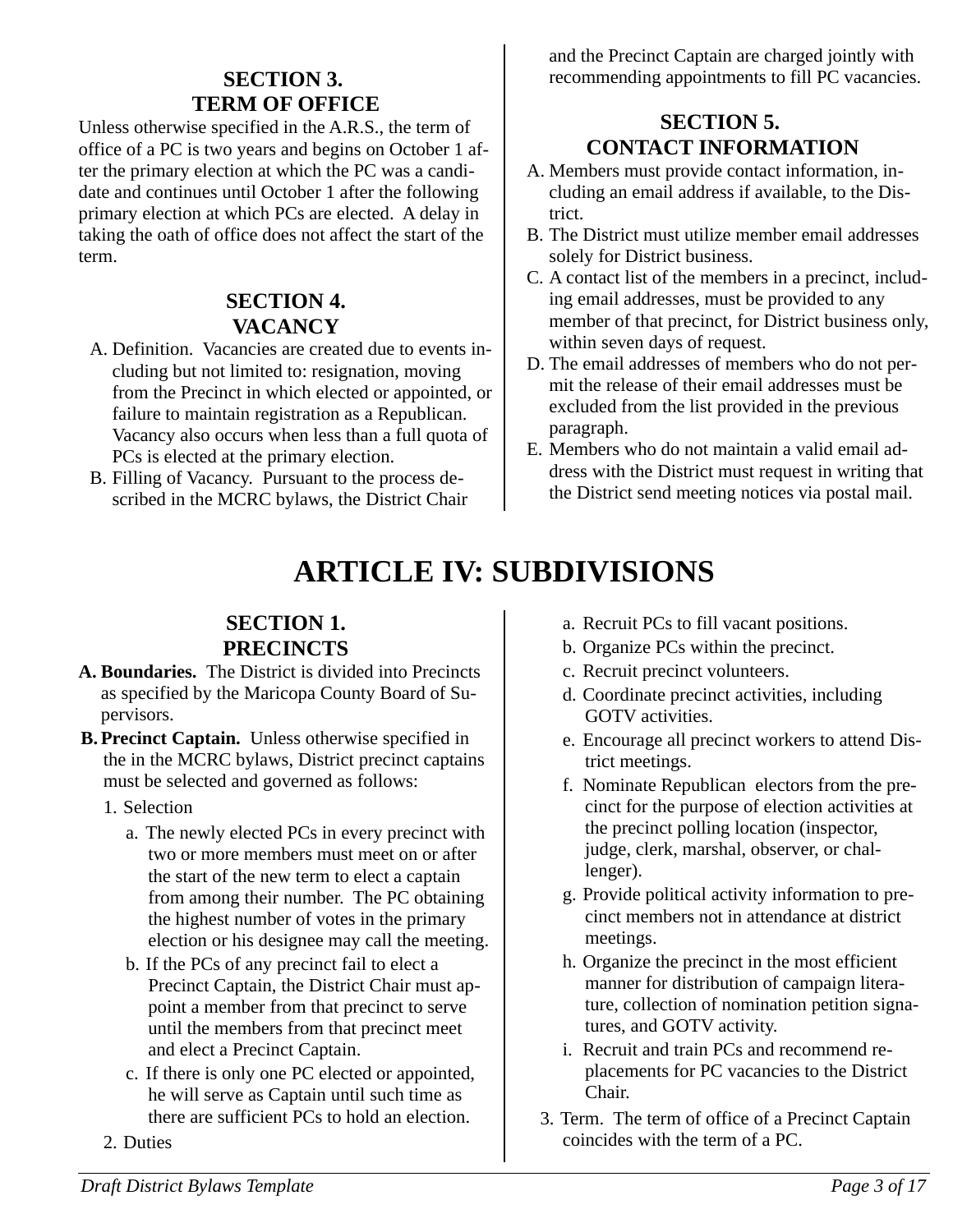- 4. Removal. A majority of the PCs of the Precinct may call a meeting for the purpose of removing the Precinct Captain. The quorum is 50%. At such meeting,
- a. The District Chair must preside or appoint a presider. The presider must not be a member of that precinct.
- b. The Captain of that Precinct may be removed by majority vote and a new Captain elected.

## <span id="page-3-1"></span>**ARTICLE V: OFFICERS**

## <span id="page-3-0"></span>**SECTION 1. ELECTED OFFICERS**

**A. Number.** The District elective offices are: Chair, First Vice Chair, Second Vice Chair, Third Vice Chair, Fourth Vice Chair, Secretary, and Treasurer.

#### **B. Qualifications**

- 1. The District Chair must be an elected PC residing within the District.
- 2. All District elected officers must be PCs of the District continuously residing in the District.
- 3. If an officer moves within the District and is appointed a PC in his new district within 60 days, he shall continue to hold his District office.
- 4. No member may hold more than one elected office at a time, except that the offices of Secretary and Treasurer may be filled by the same person. If one person acts both as Secretary and Treasurer, that person has only one vote, and counts as only one member for purpose of quorum.

#### **C. Term**

- 1. Elected Officers assume their duties upon the adjournment of the meeting at which they are elected.
- 2. Officers serve (subject to removal and replacement) through the next statutory District organizational meeting or until their successors are elected.
- 3. If an elective officer of the District fails to be reelected as a PC, a vacancy is created in that officer's position at the end of the PC term of office.
- D. **Vacancy.** Vacancy is caused by reasons including: 1. Death,
	- 2. Insanity, when judicially determined.
	- 3. Failure to maintain registration as a Republican,
	- 4. Resignation,
	- 5. Removal from office,
	- 6. Ceasing to be a PC residing in the District,
	- 7. Absence from the state beyond a period of three consecutive months,
	- 8. Ceasing to discharge the duties of office for a period of three consecutive months,

9. Failure of a person to be elected or appointed to the office.

## **E. Filling of Vacancy**

Vacancy in any elective District office is handled pursuant to the MCRC bylaws.

## **F. Multiple Vacancies**

If Board or Executive Committee quorum cannot be achieved due to multiple officer vacancies, the MCRC chair may appoint pro tem officers from the MCRC membership to fill the vacancies for the sole purpose of, and for only such time as necessary, for the District to elect permanent replacements pursuant to the MCRC bylaws.

## **G. MCRC EGC Representation**

- 1. In the absence of the District Chair, the First Vice Chair or Second Vice Chair, in that order, must represent the District at an MCRC EGC meeting.
- 2. In the absence of both the First Vice Chair and the Second Vice Chair, the District Chair may give his proxy to any other District PC to represent the District at an MCRC EGC meeting.

## **H. Removal**

- 1. The District Chair may be removed in accordance with the MCRC bylaws.
- 2. A District officer or SC, other than the District Chair, may be removed from office at any meeting of the District by a 2/3 vote, provided that a notice of the proposed removal is sent no later than ten days prior to the meeting and an announcement of the proposed removal was made at the previous District meeting.
- 3. An Officer, other than the District Chair, who is not present at three or more consecutive Board meetings during a term may be removed by a majority vote at a District meeting. The Officer to be removed must be notified in writing no later than ten days prior to the meeting at which the vote will be held.
- I. **Mandatory Resignation.** A District officer must resign his officer position upon declaring candidacy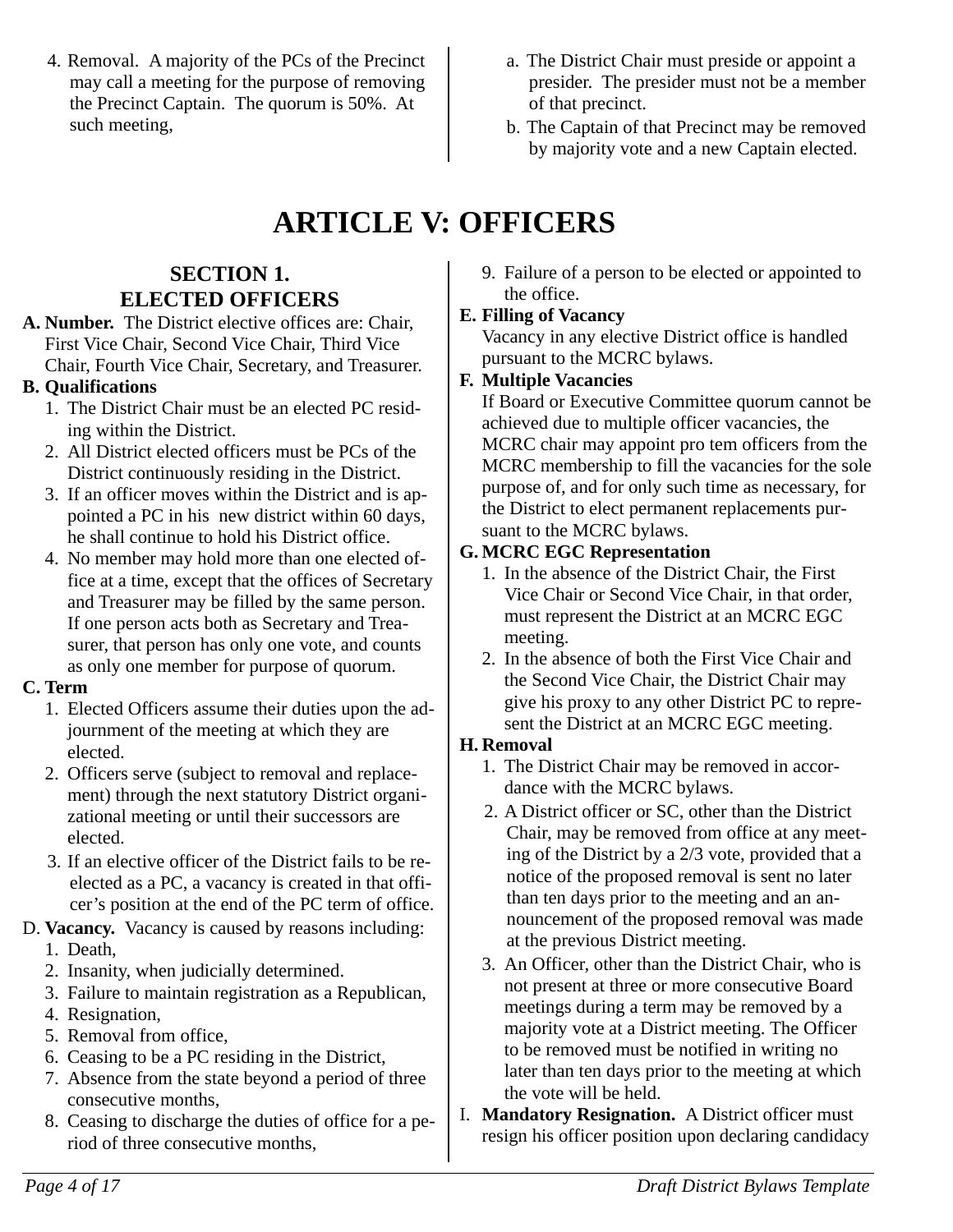for a paid elective office or accepting a compensated position for: a campaign committee for a paid elected office, a political action committee, or an independent expenditure committee. Establishment of an exploratory committee shall not trigger this requirement.

J. **Duties of Elected Officers.** District elected officers must perform the duties prescribed by these bylaws, the bylaws of the MCRC, and by the adopted parliamentary authority.

#### **1. CHAIR**

- a. Organize the District for effective and continuous work on behalf of the Republican Party and its candidates;
- b. Cooperate with the MCRC chair and attend all Executive Guidance Committee meetings or send a designee pursuant to these bylaws;
- c. In cooperation with the First Vice Chair and Secretary, maintain a current record of the District organization, including the names of, and available contact information for, Precinct Captains, PCs, SCs, and other volunteers;
- d. Provide member contact information as provided for elsewhere in these bylaws.
- e. Appoint non-elective Officers and Committee chairs and members as otherwise specified in these Bylaws, and be an ex-officio member of all committees, unless excluded by these Bylaws;
- f. Assist and support the organization of Republican clubs within the District;
- g. Direct the organization and promotion of voter registration activities within the District;
- h. Preside at District, Executive Committee, and Board meetings;
- i. Represent the District in an official capacity, serve as the recognized leader of the Republican Party in the District, and coordinate the district-wide activities of the Republican Party;
- j. Exercise the usual powers of supervision and management customary to the office of chair or as may be assigned by the Board, and implement policies for the efficient and responsible operation of the District, subject to approval by the Executive Committee;
- k. In cooperation with the District Treasurer, prepare a budget for the calendar year and submit such budget to the Board for adoption, be an authorized signer on District checks, and have final approval on all District expenditures;
- l. Furnish a monthly itemized statement of reasonable out-of-pocket expenses required in the performance of duties as Chair, as set forth in the annual budget. Any expense in excess of the amount budgeted is subject to the approval of the Board;
- m. Appoint Precinct Captains when no Captain is elected by the PCs;
- n. Direct, redistribute, or reassign elected officer duties in cooperation with the Executive Committee;
- o. In cooperation with the County chair, nominate elected PCs to fill vacant SC positions;
- p. In cooperation with Precinct Captains, fill PC vacancies by nomination for appointment.

## **2. First Vice Chair**

- a. Lead membership and recruitment efforts for the District, including overseeing recruitment and training of PCs in collaboration with other elected officers and Precinct Captains.
- b. Perform additional duties as assigned by the District Chair and the Board.
- c. In the absence of the Chair, the First Vice Chair must
	- 1. Preside at District, Executive Committee, and Board meetings.
	- 2. Substitute for the Chair at County meetings, including EGC meetings;
	- 3. Perform duties of the Chair that cannot wait for the return of the Chair;

## 3. **Second Vice Chair**

- a. Coordinate meeting programs, schedule and recruit speakers.
- b. Perform additional duties as assigned by the District Chair and Board.
- c. In the absence of the Chair and the First Vice Chair, the Second Vice Chair must
	- 1. Preside at District, Executive Committee, and Board meetings;
	- 2. Substitute for the Chair at County meetings, including EGC meetings;
	- 3. Perform the duties of the District Chair that cannot wait for the return of the Chair;

## 4. **Third Vice Chair**

- a. Lead and coordinate fundraising events.
- b. Perform additional duties as assigned by the District Chair and Board.
- 5. **Fourth Vice Chair**
	- a. Maintain the District website and coordinate District social media efforts.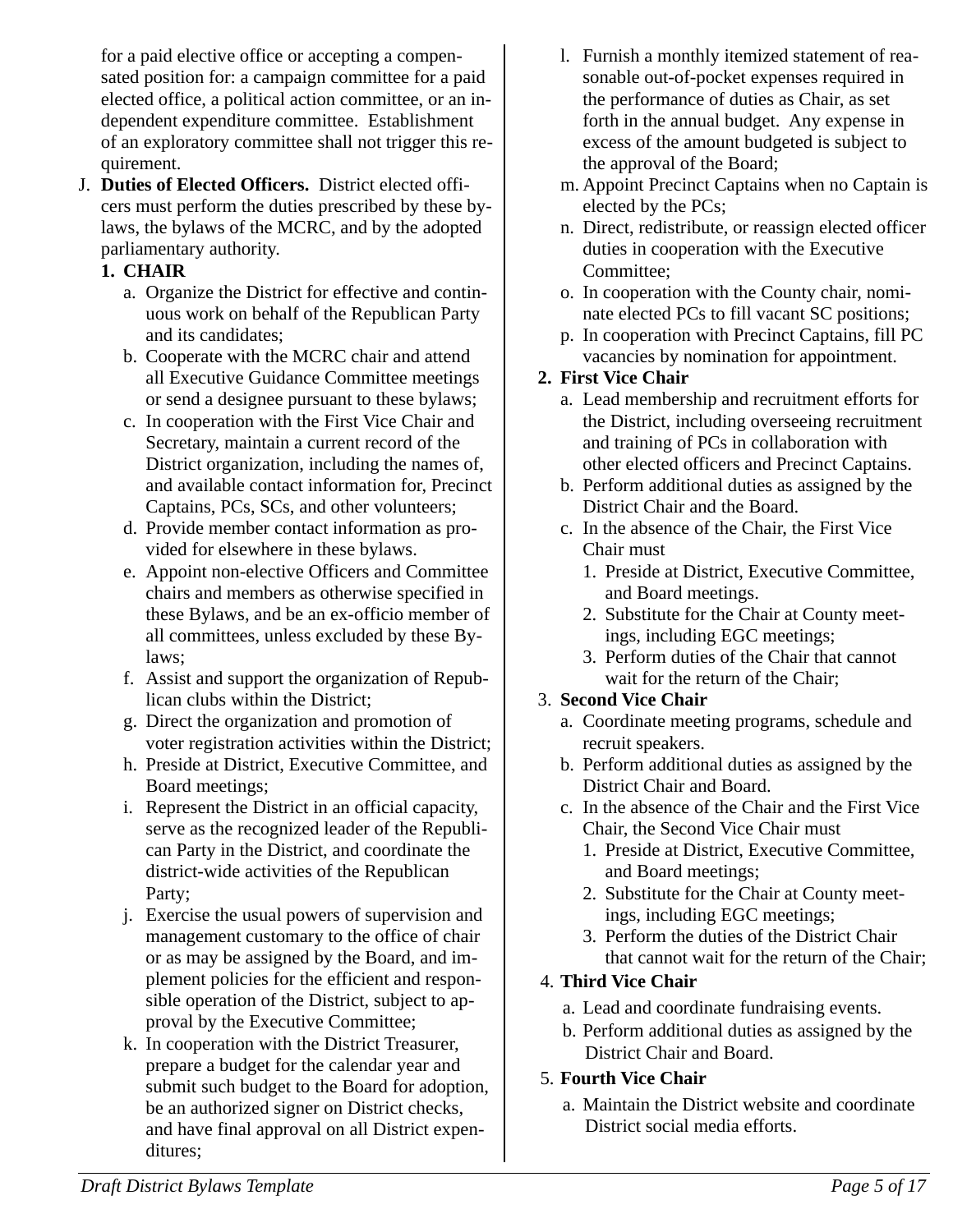b. Perform additional duties as assigned by the District Chair and Board.

## 6. **Secretary**

- a. Take and maintain records of minutes of all meetings of the District, the Board, and the Executive Committee;
- b. In cooperation with other elected officers, transmit required official meeting notices and other District correspondence;
- c. In cooperation with the District Chair and First Vice Chair, maintain a current and accurate roster of the District membership, including appointed officers, committees, and attendance records;
- d. Preserve all permanent District records and transfer these records upon leaving office as specified in the District Standing Rules;
- e. In cooperation with other elected officers and committees, participate in the District's social media operations;
- f. Performing other duties incidental to the office and as may be assigned by the District Chair or Board.

## 7. **Treasurer**

- a. In cooperation with the District Chair and Board, prepare a budget for each calendar year;
- b. Disburse funds only upon the order of the District Chair, or in the Chair's absence, the appropriate Vice Chair. Sign all checks approved by the District Chair or appropriate Vice Chair.
- c. File all required state and county reports in a timely and accurate manner;
- d. Establish and maintain a District bank account for which the District Chair and the Treasurer must be account signers;
- e. Maintain custody of all funds of the District and pay all bills upon the authorization of the Chair;
- f. Maintain an account of all monies received and disbursed and providing a report at regular meetings, and as requested by the Chair;
- g. Transfer all records as specified in the District Standing Rules upon leaving office;
- h. In cooperation with the District Chair, conduct an orderly transfer of control of the District's bank account and funds and submit a final report upon leaving office;

i. Perform other duties incidental to the office and as may be assigned by the District Chair or Board.

## <span id="page-5-2"></span>**SECTION 2. EXECUTIVE COMMITTEE**

- A. **Composition.** The elected District officers constitute the Executive Committee.
- B. **Duties.** Convene upon short notice when necessary to conduct urgent Board or District business.

## **C. Meetings**

- 1. Notice of a meeting of the Executive Committee may be called by the District Chair or any two Executive Committee members. Notice must be given to all members of the Executive Committee by electronic means at least 24 hours in advance of the meeting, but this requirement may be waived by unanimous consent of all voting members of the Executive Committee.
- 2. Fifty percent of the elected District officers constitute a quorum of the Executive Committee. If the number of District officers is below six due to vacancies, a minimum of three elected District officers constitute a quorum.
- 3. Minutes of the meeting must be taken and these minutes must be distributed at the next District meeting or with the notice of the next District meeting.
- 4. The presider of any Executive Committee meeting must give a report at the next District meeting.

## <span id="page-5-1"></span>**SECTION 3. APPOINTED OFFICERS**

The District Chair may appoint officers including but not limited to a Parliamentarian, Chaplain, General Counsel, and Sergeant at Arms. Appointees must be District members, except that the Parliamentarian and General Counsel are not subject to this requirement. Each appointment must be made with the consent of the Board.

## <span id="page-5-0"></span>**SECTION 4. BOARD**

## **A. Composition**

1. The elected District officers, appointed officers, committee chairs, and the Republican legislators of the Legislative District constitute the Board. The elected District officers are the only voting members of the Board.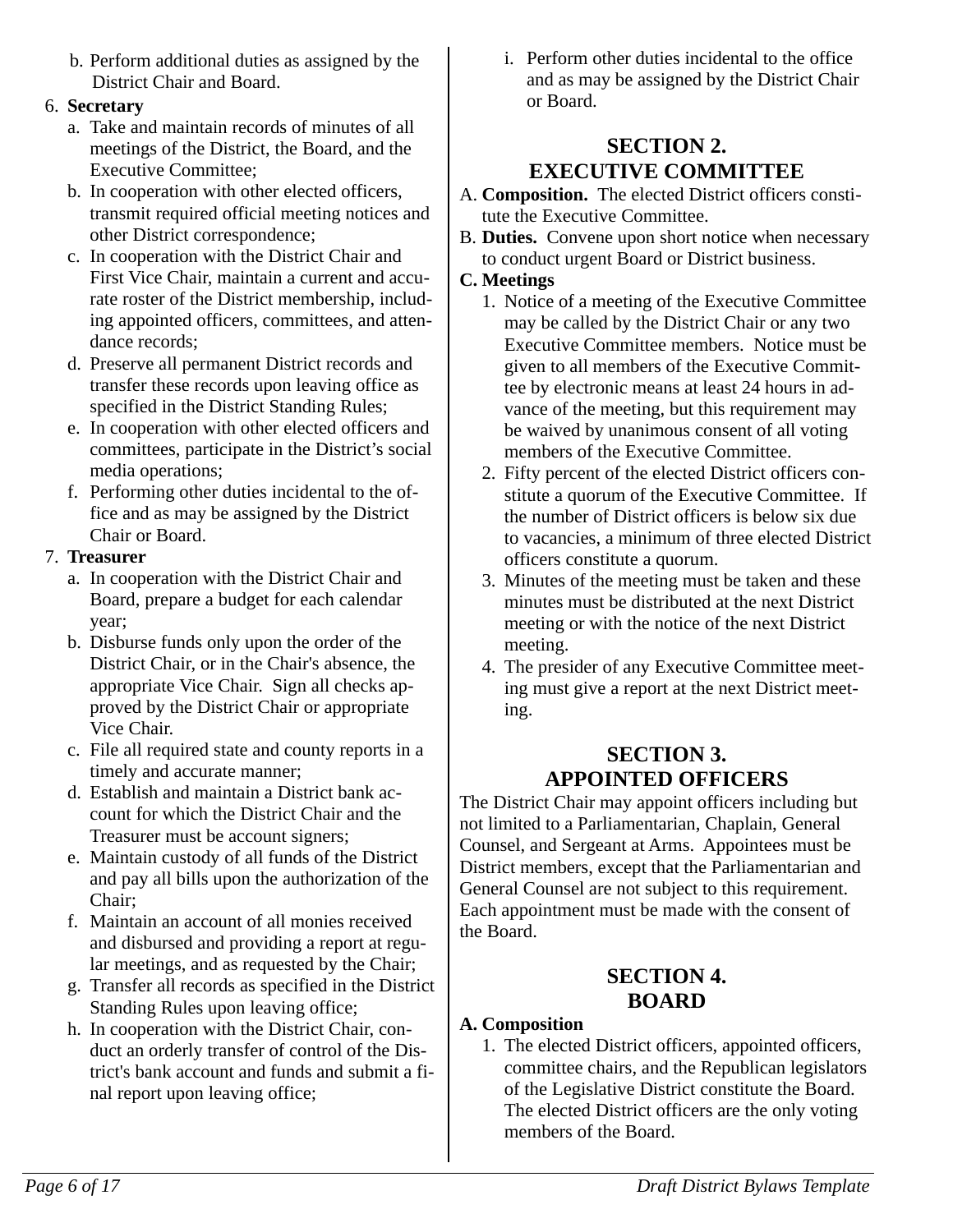2. Any appointed member of the Board missing three consecutive Board meetings may be removed and replaced by a majority vote of the Board.

## **B. Quorum**

- 1. Seven total members of the Board, including 50% (but not less than three) of the elected officers constitute a quorum.
- 2. If one person acts as Secretary and Treasurer, that person counts as only one voting member for the purpose of quorum.

## **C. Duties**

1. The Board supervises the affairs of the District between regular District meetings, fixes the place of District meetings, make recommendations to the District, and performs such other duties as are specified in these bylaws, including but not limited to:

- a. Planning District meetings and activities,
- b. Coordinating the work of committees,
- c. Preparing the District budget.
- 2. In the event that any elected or appointed member of the Board neglects any duty of the office, the Board may, by majority vote, assign that duty to another District member and provide that member with the resources needed to fulfill that duty.
- D. **Meetings.** The Board meets upon the call of the Chair or upon the call of four voting Board members:
	- 1. No less than three times in odd numbered years;
	- 2. No less than five times in even numbered years.
	- 3. No member of the Board may be excluded from any Board meeting.

# <span id="page-6-2"></span>**ARTICLE VI: COMMITTEES**

In addition to the committees listed elsewhere in these Bylaws, the standing and special committees of the District are as listed in this section. The District Chair is ex officio a member of all committees except the Nominating Committee, the Appeals Committee, and any disciplinary committees which may be formed. No member of any committee may be excluded from a meeting of that committee.

## <span id="page-6-1"></span>**SECTION 1. VOTER REGISTRATION COMMITTEE**

The District Chair appoints the chair and members of this committee. The committee trains all PCs on voter registration laws annually, and hold regular voter registration events in the District.

## <span id="page-6-0"></span>**SECTION 2. APPEALS COMMITTEE**

- A. **Object.** The Appeals Committee investigates, deliberates, and reports to the District upon issues of concern regarding alleged violations of District rules and procedures.
- B. **Composition.** One member appointed by each elected District officer. These committee members will elect a committee chair from among their num-

ber. Neither the District Chair nor the principals involved in the issue may serve on this committee.

## **C. Duties**

- 1. Convene within 14 days of receipt of a written and signed letter of concern submitted to any Executive Committee member by one or more District members.
- 2. Research and investigate concerns brought by members regarding rules and procedures;
- 3. During the course of investigation, provide the defendant(s) with notice of the charge(s) and allow for a defense to be provided.
- 4. Conduct deliberations in executive session only;
- 5. Report member concerns and committee recommendations to the District membership for adjudication at a regular meeting.
- 6. Committee recommendations may include any one or more of: revocation of member's right to make motions, speak in debate, vote, or hold District office.
- 7. Defendant must be provided with at least ten day notice of any District meeting at which deliberations may be held, and the Committee recommendations which will be considered.
- 8. District deliberations must be held in executive session.
- 9. Any disciplinary action imposed requires a 2/3 vote for adoption.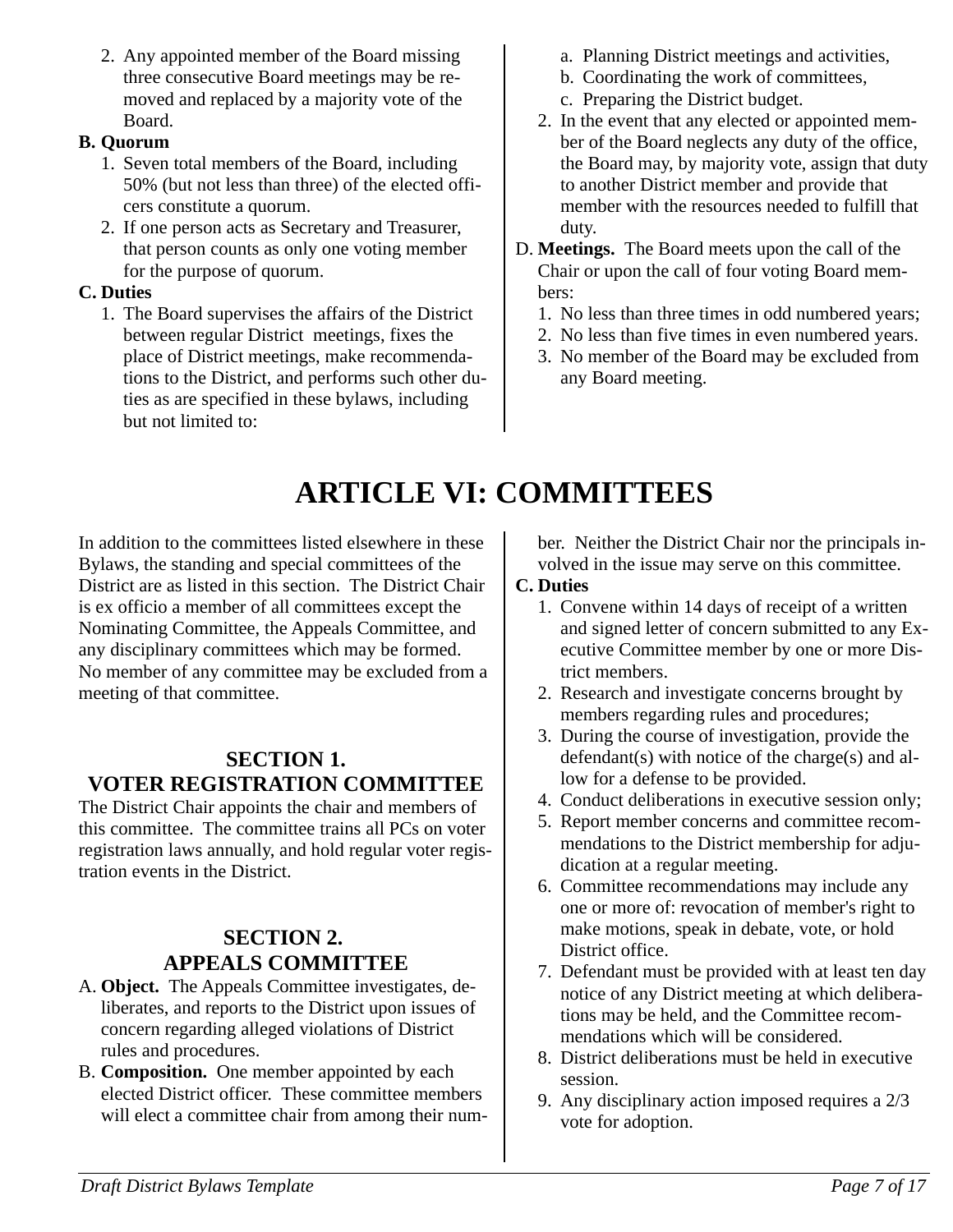D. **Confidentiality.** Issues submitted anonymously must not be considered by this committee. Actions taken by the committee made in executive session, other than those that would expose the District to charges of libel, shall not be subject to the confidentiality requirements of executive session.

## <span id="page-7-2"></span>**SECTION 3. SPECIAL COMMITTEES**

- A. The Board may establish special committees.
- B. The scope of each special committee is limited to its specific purpose as stated in the resolution or motion establishing the committee.
- C. Unless otherwise stated in the resolution or motion establishing the committee:
	- 1. The District Chair appoints the chair and members of the committee.
	- 2. The committee must be composed solely of District members.

# <span id="page-7-1"></span><span id="page-7-0"></span>**ARTICLE VII: DISTRICT MEETINGS**

## **SECTION 1. CONDUCT OF MEETINGS: GENERAL**

## **A. Notice.**

- **1.** Meeting notice must be issued for any District meeting at which business may be conducted.
- 2. The meeting notice must be sent no sooner than 28 days and:
	- a. No later than ten days prior to the meeting if an election is to be held;
	- b. No later than seven days prior to the meeting if no election is to be held;
	- c. To District PCs as recorded and published by the Maricopa County Recorder's Office via:
		- 1. Email to all District PCs who have provided an email address in writing to the District Secretary;
		- 2. U.S. Mail to all District PCs who have not provided an email address to the District Secretary and who have requested in writing that the District send meeting notices via U.S. Mail.
- 3. The meeting notice must include:
	- a. The date, time, and place of the meeting;
	- b. The agenda;
	- c. Business that requires previous notice, such as proposed Bylaw amendments, if any;
	- d. For meetings at which elections will be held, the additional meeting notice requirements specified in the Elections section of these bylaws;
	- e. For meeting which will be held virtually, the additional meeting notice requirements speci-

fied in the District Standing Rules for Virtual Meetings.

4. The above procedures satisfy meeting notice requirements. PCs who have not provided an email address to the District Secretary nor requested in writing that the District send notices via U.S. Mail shall not receive meeting notices.

## **B. Quorum**

- 1. A quorum must be present for the transaction of any business at any District meeting.
- 2. In quorum calculations, District membership is defined as specified in the Definitions section of these bylaws.
- 3. The quorum for transaction of business is:
	- a. Organizational Meeting: 25%;
	- b. Regular or special meeting other than the Organizational Meeting: 15%;
	- c. Quadrennial Convention Delegates election meeting: 25%;
- 4. For State Legislature nominee election meetings, the quorum is 50% of elected PCs only.
- **C. Agenda.** The Chair and the Board collaboratively develop the agenda for each District meeting. Each District meeting agenda must include a "New Business" heading under which members may make motions for consideration by the District membership.
- **D. Virtual.** Meetings of the District may be conducted by electronic devices or technologies (a) when so directed by the Board; or (b) in the case of special meetings, when so directed by those calling the special meeting. Conduct of Virtual Meetings must be as specified in the District Standing Rules.
- **E. Accommodations.** Individuals with disabilities covered under the Americans with Disabilities Act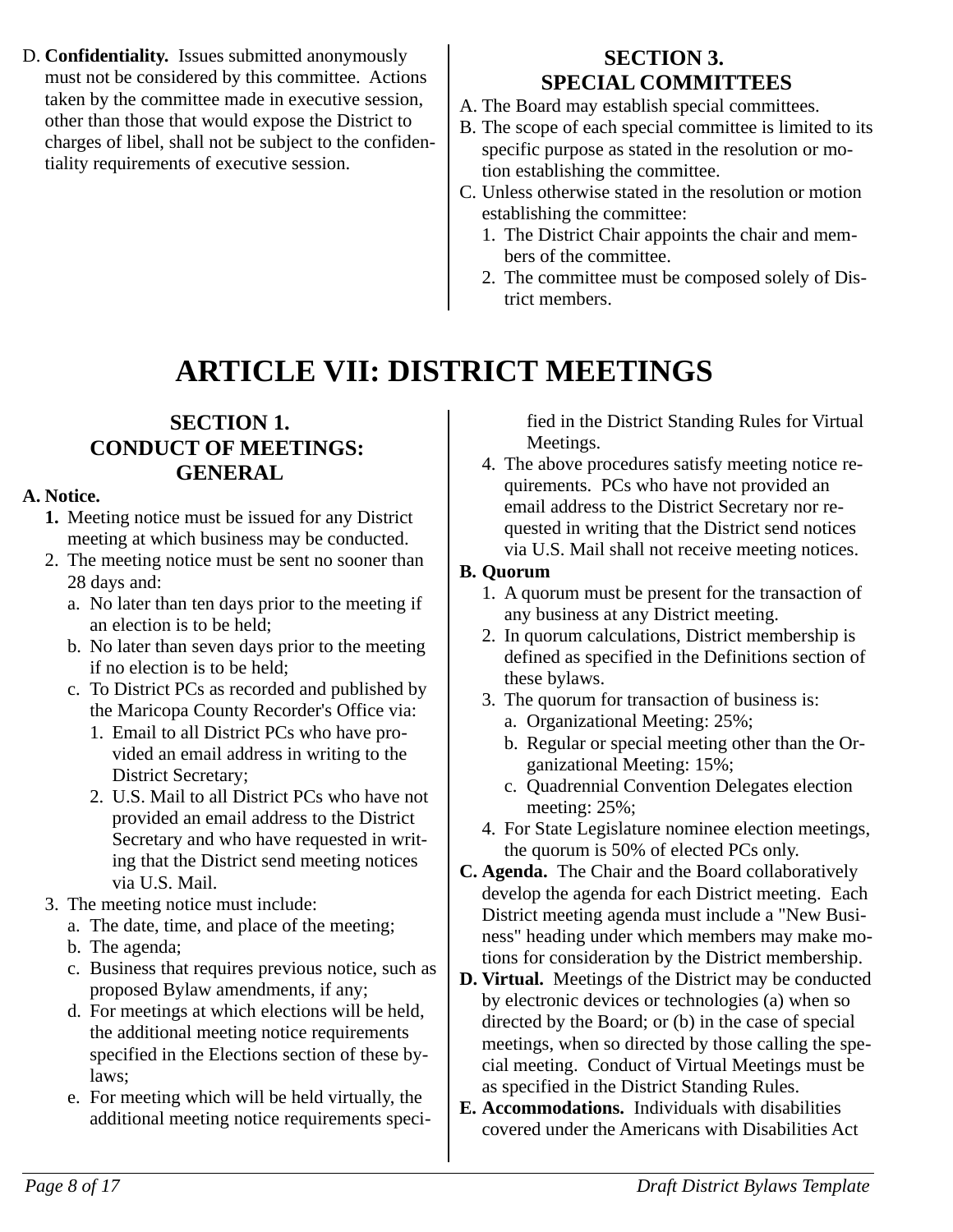must request special accommodation a reasonable amount of time prior to the start of the meeting.

## **F. Proxies**

- 1. Except as required by the MCRC bylaws, proxy voting must not be permitted for any purpose in any District meeting or any meeting of any committee or board of the District. Where the MCRC bylaws do require that proxy use be permitted, the following rules must govern their usage unless specified otherwise in the A.R.S.
- 2. PCs eligible to vote at a District meeting where proxies are allowed may give their Proxy to a registered Republican living and registered in the same precinct as the giver. Proxies may not be transferred to a third party.
- 3. No proxy carrier may carry more than two proxies.
- 4. Proxies are valid solely on the date of the meeting for which they are created.
- 5. The proxy must:
	- a. Conform to the specification contained in the MCRC bylaws.
	- b. Be signed by the giver within 30 days of the meeting at which it is to be used.
	- c. Be attested to by a notary public or by two witnesses, not including the proxy carrier or the proxy giver.
- 6. At any meeting at which proxies are used: a. Proxies must be submitted upon registration;
	- b. At registration, the C&T Committee must have each PC voter sign in opposite their name in a "Present in Person" column, and, for each proxy carried, sign opposite the proxy's name in a "Present by Proxy" column;
	- c. The C&T Committee will issue each PC voter a ballot for himself and for the number of proxies he carries;
	- d. The C&T committee must certify the presence of a quorum before any business may be conducted;
	- e. Members present by proxy count towards the quorum.

## <span id="page-8-2"></span>**SECTION 2. ORGANIZATIONAL MEETING**

- A. **Object.** District members must convene in an organizational meeting for the purpose of electing officers and SCs. Other business may be conducted.
- B. **Date.** Unless otherwise required by the A.R.S, this meeting must be held no earlier than the second Saturday following the general election and no later than the first Saturday of the following December.
- C. **Notice.** The Organizational meeting notice must additionally include:
	- 1. The list of officers to be elected;
	- 2. The number of SCs to be elected;
	- 3. That any elected PC desiring to run for any District office, for SC, or both, must submit his name, and the title of the office or offices sought, in writing, to the chair of the Nominating Committee by the deadline stated in the call;
	- 4. The name, address, email address and phone number of the Nominating Committee chair;
	- 5. A list of announced District officer and SC candidates seeking election at the meeting.

## <span id="page-8-1"></span>**SECTION 3. REGULAR MEETING**

- A. **Number.** Regular District meetings must occur at least six times in odd numbered years and at least ten times during even numbered years, and must be scheduled as specified in the District Standing Rules.
- B. **Agenda.** The agenda for regular meetings must allow for the introduction of business by District members.

## <span id="page-8-0"></span>**SECTION 4. SPECIAL MEETING**

- A. **Call.** Special meetings may be called by
	- 1. The District Chair,
	- 2. The Board, or
	- 3. Upon the written request of ten percent (10%) of the District membership as specified in the Definitions section of these bylaws.
- B. **Purpose.** The purpose of the meeting must be stated in the Notice, which must be sent at least 10 days before the meeting. No business other than that stated in the Notice may be transacted at any special meeting.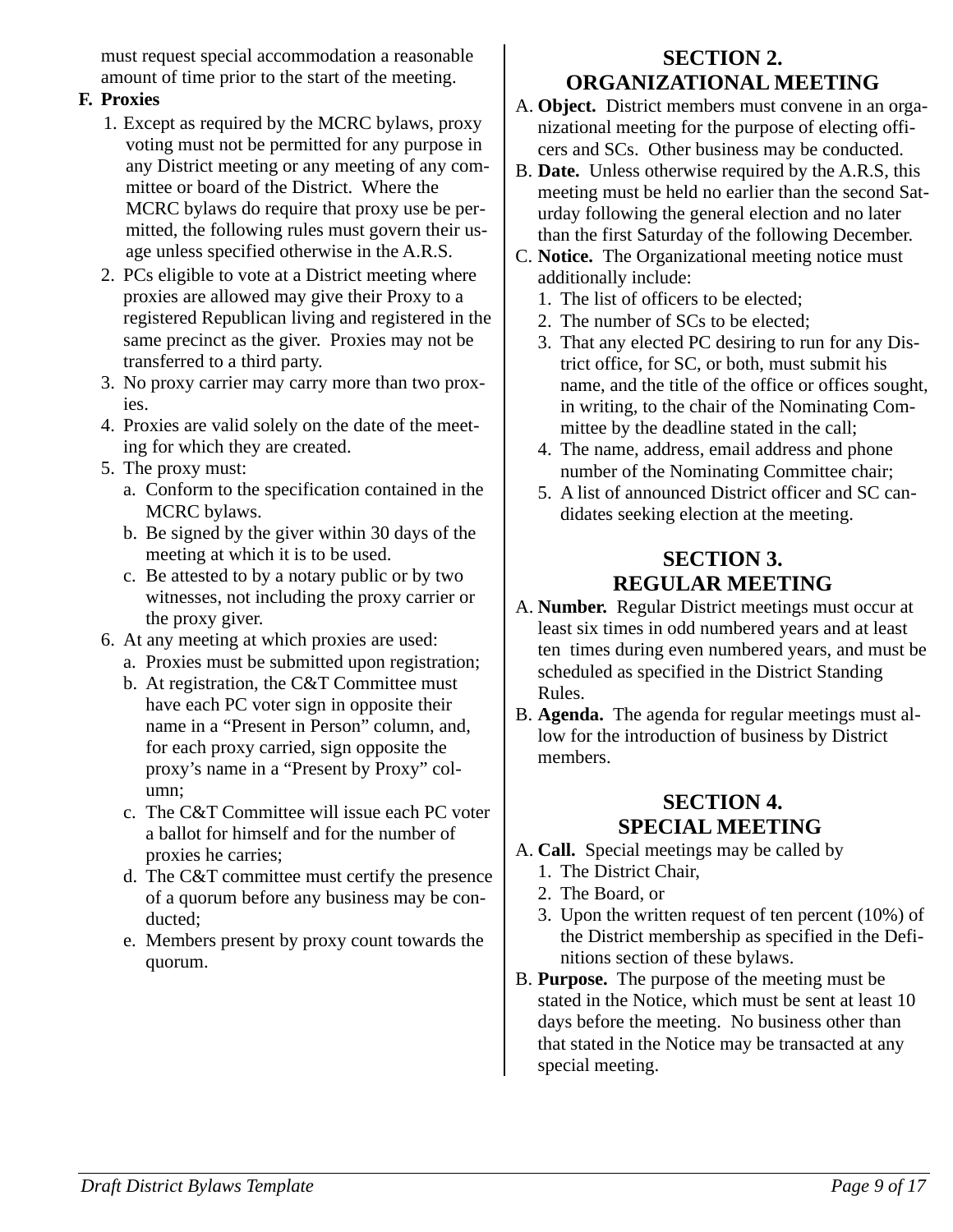## <span id="page-9-4"></span>**ARTICLE VIII: ELECTIONS**

## <span id="page-9-3"></span>**SECTION 1. NOMINATING COMMITTEE**

#### **A. Selection**

- 1. A Nominating Committee of three members must be elected at the regular meeting preceding the organizational meeting. Nominations for members of this Committee must be made from the floor. The three candidates receiving the highest number of votes constitute the committee, and they must elect their own chair.
- 2. The Nominating Committee election vote must be tallied by the outgoing C&T Committee Members who are not nominated candidates for this election. The tally must be conducted by at least three members. The District Chair must select supplementary C&T members up to a total of three, if less than three C&T committee members are available.
- 3. A tie vote for the last position must be broken by a second ballot among the tied candidates.
- 4. The District Chair must not be a member of the Nominating Committee.
- 5. Election to the Nominating Committee does not preclude the right to run for office.

#### **B. Duties**

Manage the nomination of officers, SCs, state convention delegates and any other elections as may occur. In pursuance thereof, the Nominating Committee must:

- 1. Recruit qualified candidates for all elective positions;
- 2. Verify eligibility of candidates;
- 3. Apprise the candidates of the duties of the corresponding office;
- 4. Secure a commitment from each candidate to fulfill the obligations of the office if elected;
- 5. Nominate all those eligible and desiring to serve;
- 6. Submit the name of at least one nominee for each office;
- 7. Not nominate a PC for more than one office simultaneously;
- 8. Present the nominations received in written form suitable for use as a ballot;

The Nominating Committee may arrange for debates among candidates.

C. **Term.** The Nominating Committee serves for the period through the following Primary Election or until a successor is elected. Vacancies occurring between elections are filled by Board appointment.

## <span id="page-9-2"></span>**SECTION 2. C&T COMMITTEE**

#### **A. Selection**

- 1. The Credentials and Tally Committees must be appointed by the District Chair from PCs who have not been nominated for any elective position, if possible. The committee members must select one of their number as chair.
- 2. If additional C&T Committee members are required to expedite an election related task due to the number of ballots to be processed, the District Chair may select supplementary members at the time of the election.
- 3. C&T members must not be close relatives of any candidates in the election.
- 4. In any election, each candidate may designate one person as an observer at the time the ballots are counted.

#### B. **Duties**

- 1. Duplicate or otherwise prepare the ballots;
- 2. Prepare an alphabetical list of all valid electors for the meeting.
- 3. Conduct the verification and sign-in of eligible PCs;
- 4. Distribute corresponding credential tags if used;
- 5. Certify the number of eligible votes at the close of registration;
- 6. Handle ballot distribution and pickup during voting;
- 7. Tally by hand or machine count, certify the results; and
- 8. Report the voting results to the District Chair for announcement.

## <span id="page-9-1"></span>**SECTION 3.**

## **CONDUCT OF ELECTIONS**

#### <span id="page-9-0"></span>A. **Conduct of Elections: General**

- 1. **NOTICE.** In addition to other meeting notice requirements specified in these bylaws, the meeting notice for any meeting at which an election may be held must include:
	- a. A list of all elective positions available for nomination and election at that meeting,
	- b. A list of any qualified and announced candidates for any elective position at that meeting.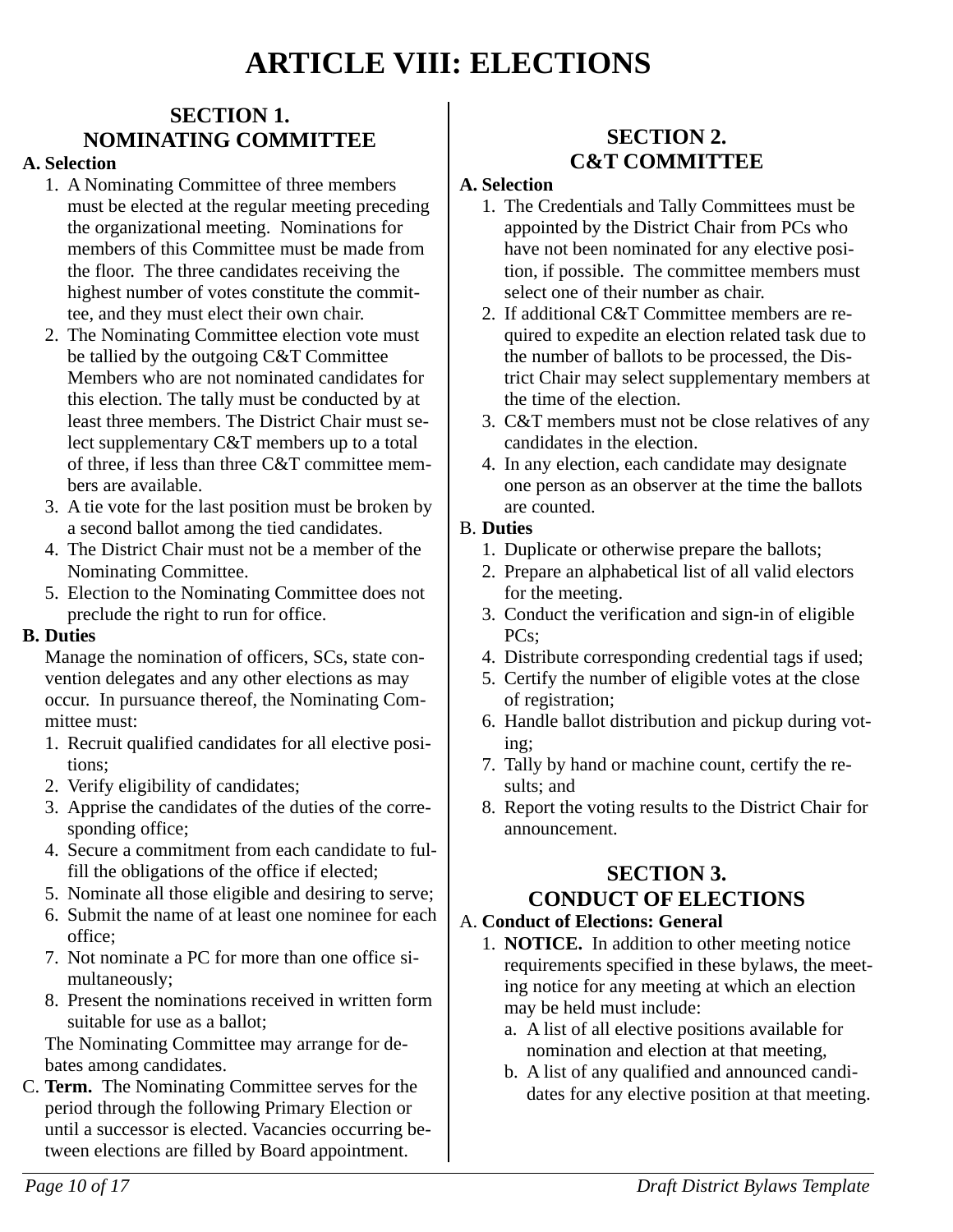2. **AGENDA**. At meetings in which an election is to be held, the election takes precedence over all other business.

## **3. CREDENTIALING**

- a. Eligible PCs must present a photo ID with an address that matches the District roll as published by the Maricopa County Recorder's Office. In the event the address on the Photo ID does not match the rolls, a Photo ID presented with two forms of identification indicating the residence address (such as utility bills) may be accepted.
- b. The C&T Committee will certify the number of eligible votes as of the call to order and determine the presence of a quorum. It must present its report for adoption by the membership.

## **4. NOMINATIONS**

- a. All PCs who have notified the Nominating Committee, by the deadline stated in the meeting notice of their intent to run, and who are qualified to serve, must appear on the ballot.
- b. Nominations for all elective offices may be made from the floor at all meetings where elections are held.
- c. Floor nominees must be present in person and express their eligibility and willingness to serve in the office for which they are nominated.
- 5. **CAMPAIGNING**. All candidates for election may conduct campaigning activities, including posting wall signs (if not prohibited by the facility then being used), and distributing campaign literature.

## **6. BALLOTS**

- a. Voting for elective offices will be made by ballot except where only one nominee is being considered for an office, in which case election may be by acclamation.
- b. Multiple elections may be combined onto a single ballot at the discretion of the C&T Committee.
- c. The ballot for all elections must contain, in alphabetical order for each office, the names of all qualified and announced candidates.
- d. The ballot must include space for floor-nominated candidates and write-ins.

## **7. VOTING**

a. Those in line with completed ballots at the close of polls must be allowed to vote.

- b. The C&T Committee must count the ballots at the close of the polls.
- c. In a contested election each candidate may designate one person as an observer at the time the ballots are counted.
- d. Electronic voting is prohibited except during virtual meetings.
- e. When allowed, the the procedures for electronic voting in the District Standing Rules must be followed.
- 8. **ANNOUNCEMENT OF RESULTS**: Final results must be announced as soon as they are available, but in any event before the meeting is adjourned.
- 9. **PRESERVATION OF RECORDS**: At the close of elections all ballots (both used and spare) must be processed in accordance with District Standing Rules.
- 10. **ELECTION CERTIFICATION**: Election results must be certified and signed by the chair of the C&T Committee. Itemized recording of the vote tally must be entered into the minutes of the meeting.

## B. **District Officers**

- <span id="page-10-0"></span>1. A PC may be nominated for no more than one District office at a time.
- 2. If the District Chair is running for re-election in a contested election, a chair pro tempore must be appointed to conduct the election.
- 3. Each candidate for elective District office may have nominating and seconding speeches not to exceed three minutes in total.
- 4. District officers must be elected by majority vote, utilizing the exhaustive ballot method. In accordance with the exhaustive ballot method:
	- a. If a candidate receives a majority of the votes cast in a round of balloting, that candidate is elected.
	- b. If no candidate receives a majority of the votes cast, the candidate receiving the fewest votes is eliminated and another round of ballots must be cast.
	- c. Subsequent rounds of elimination and balloting must be conducted until a candidate receives a majority of the votes cast in an individual round of balloting and is elected.
	- d. If two or more candidates are tied for the lowest number of votes in a round of balloting, the candidate to be eliminated may be determined by any method agreed to by all the tied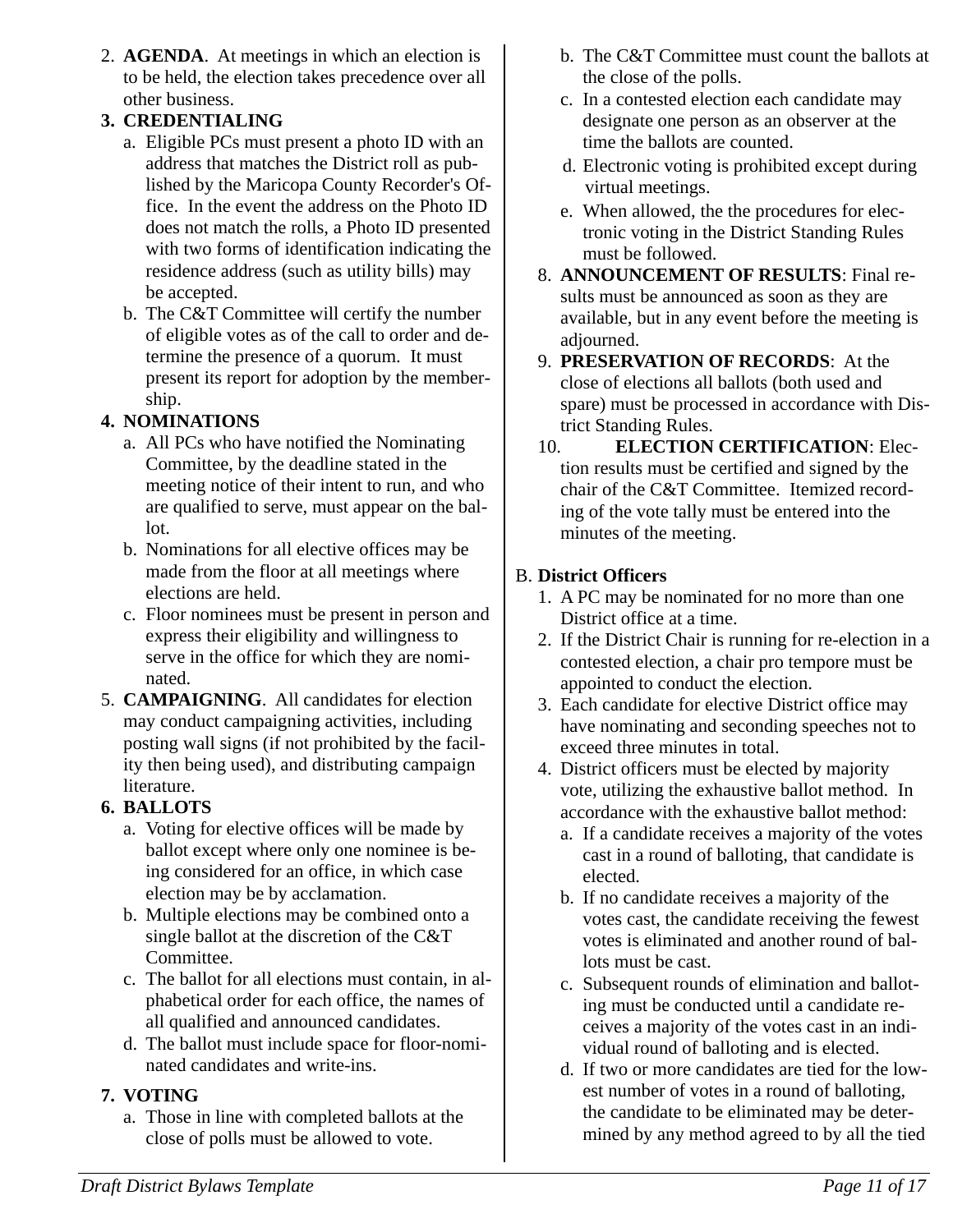candidates. If no agreement can be reached, the eliminated candidate must be determined by lot.

- e. Candidates may withdraw after any round of balloting prior to the next round of balloting.
- f. The withdrawal of a candidate after a round of balloting shall not prevent another candidate from being otherwise eliminated unless the withdrawing candidate and the other candidate are either the only two candidates remaining or are both tied for receiving the fewest number of votes in the previous round of balloting.
- 5. **RECOUNT**. If the vote count differs by 1%, or less, the losing candidate may ask for a recount of the ballots cast (e.g., if 101 votes are cast, and the result is 51 to 50, the losing candidate may ask for and receive a ballot recount; if 300 votes are cast and the result is 151 to 149, the losing candidate may ask for and receive a ballot recount).
- 6. Newly elected officers take office at the adjournment of the meeting at which elected.
- 7. **REPORTING**. The newly elected District Chair must certify the election results of all election results to the chair of the MCRC within seven days following the elections.

## C. **State Committeemen**

## <span id="page-11-1"></span>**1. NOMINATION**

- a. SCs are elected from a ballot alphabetically listing the names of all elected District PCs who have submitted, in writing, their desire to serve as SCs by the deadline specified in the meeting call.
- b. SC candidates nominated through the Nominations Committee need not be present but those desiring to be nominated from the floor must be present in person.
- 2. **SPEECHES.** Nominating and seconding speeches are not allowed for the office of SC;
- 3. **ELECTION** Unless otherwise specified in the A.R.S:
	- a. The District may elect one SC for every three PCs elected in the immediately preceding Primary Election.
	- b. If the number of SC candidates is less than the quota, then all SC candidates may be elected by acclamation.
	- c. Election is determined by the candidates receiving the largest number of votes until the

District quota is filled, and an equal number of alternates are elected.

- d. If there is a tie vote for the last SC or Alternate positions, the tie shall be broken by a method that would provide a random result.
- 4. **VACANCY.** In case of vacancy in a SC position, the District Chair must advise appointment of alternates in order starting with the alternate with the highest number of votes, and not consent to any appointment out of this order.

### **5. REPORTING**

- a. A list of SCs and alternates, in the order of number of votes received, will be announced to the District membership no later than the adjournment of the meeting at which the election was held, and must be included in the meeting minutes along with the vote tally.
- b. The District Chair must certify the election results of State Convention Delegates and Alternates to the chair of the AZGOP and to the chair of the MCRC at least ten days prior to the MCRC statutory organizational meeting.

## D. **Quadrennial Convention Delegates**

<span id="page-11-0"></span>Upon the call of the Republican National Committee (RNC), the District must convene to elect delegates and alternates to the Convention.

## **1. NOTICE**

- a. In addition to the meeting notice requirements for election meetings specified in these bylaws, the call letter for the meeting where quadrennial convention delegates will be elected must be publicly posted and must include:
- b. The place, date, and time of the State Convention.
- c. The number of Delegates and Alternates to be elected.
- d. Instructions providing that any District PC, or Registered Republican, resident in the District and desiring to be a candidate for Delegate to the State Convention shall submit his name in writing to the Nominating Committee by the deadline stated in the call.
- e. The name, phone number, and address of the Nominating Committee members to whom the notice of candidacy may be submitted.

## **2. DATE**

a. The meeting to elect the District's State Quadrennial Convention Delegates must be held at the first regular District Meeting that follows official Convention notification from the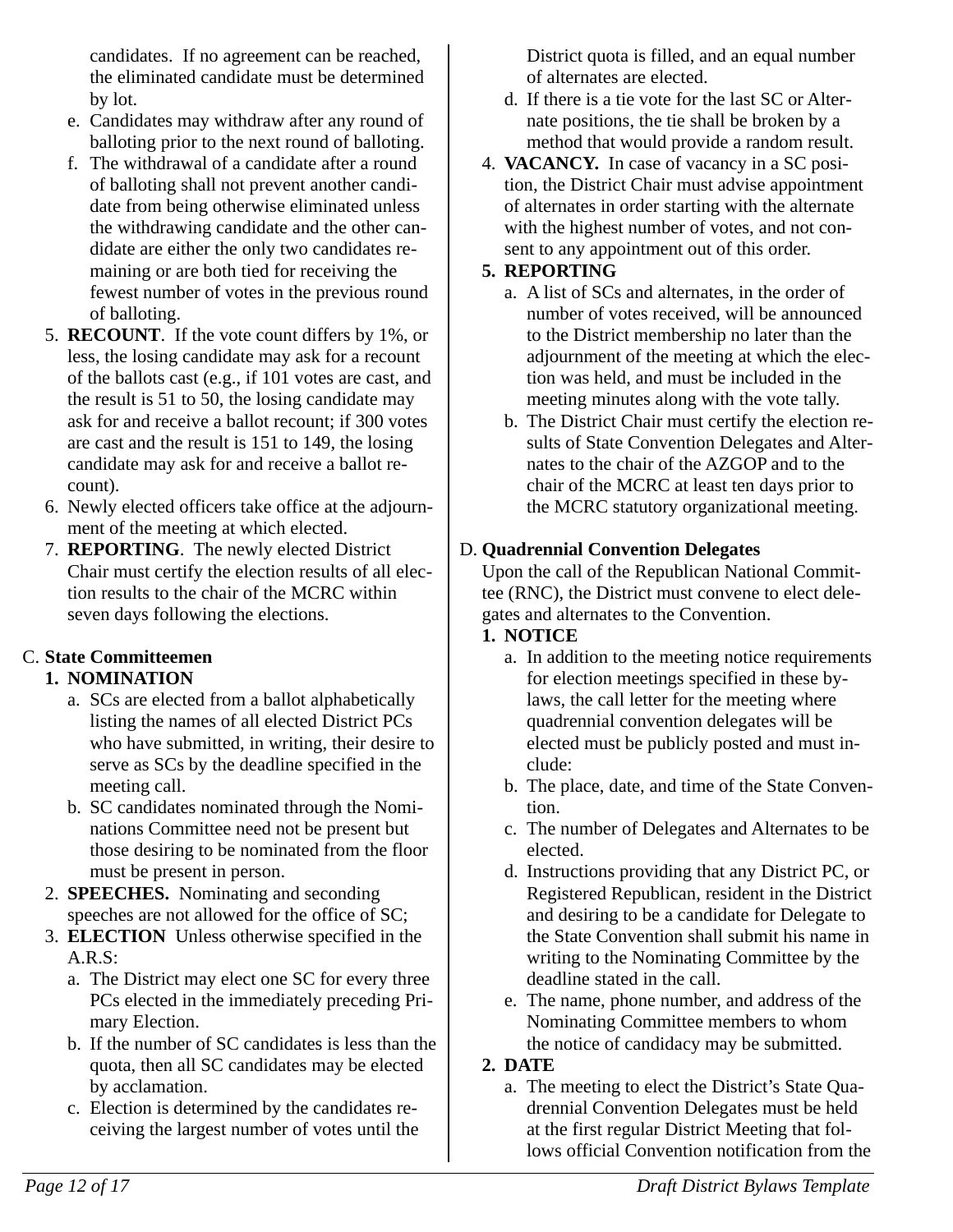AZGOP and that provides sufficient time to provide the required meeting notice.

- b. If time constraints of the State Convention date prevent holding this election at a regular meeting, a special meeting for this election may be held.
- 3. **CAMPAIGNING.** Nominating and seconding speeches are not allowed for Quadrennial Convention Delegate candidates.

#### **4. ELECTION**

- a. Delegates and Alternates to State Convention must be elected by plurality vote from a written ballot listing the names of all registered Republicans residing within the District who have placed their name into nomination.
- b. Only PCs of record as of December 31 of the year immediately preceding the presidential election year are eligible to vote.
- c. Delegates and Alternates are elected in the order of the number of votes received from highest number of votes earned to lowest.
- d. Pursuant to the rules of the RNC, there must be no proxies at any District meeting or con-

vention held for the purpose of electing or selecting delegates to the national convention.

- e. Ties will be decided by chance using a deck of cards. High card wins, in the case of a tie, high suit wins (Spades/Hearts/Diamonds/ Clubs).
- 5. **ALTERNATES.** Alternates are those candidates receiving the next highest votes below the elected Delegates. Alternates serve according to priority determined by number of votes received.

#### **6. REPORTING**

- a. State Quadrennial Convention Delegate Election results must be certified and signed by the chair of the C&T Committee.
- b. The District Chair must certify the election results of State Quadrennial Convention Delegates and Alternates to the chair of the AZ-GOP within three days following the election.

## E. **State Legislator Nominees**

<span id="page-12-1"></span>If a vacancy occurs in the State Legislature and the seat was held by a Republican Party member of the District, the District must recommend candidates to fill the vacancy in accordance with the A.R.S.

## <span id="page-12-0"></span>**ARTICLE IX: FUNDS**

## A. **Expenditures**

- 1. The District Chair may authorize any expenditures up to the limit specified in the Standing Rules for routine expenses such as printing, copying, and postage.
- 2. Disbursement of funds for expenses other than routine, or that exceed the limit for routine expenses specified in the Standing Rules, require approval of the Board.
- 3. Expenditures are to be reimbursed upon presentation of a receipt to the Treasurer.
- B. **Account.** All funds obtained by the District must be deposited in the District account within seven business days of receipt.
- C. **Contributions.** Before making any contribution from the District, regardless of the amount, the contribution must be authorized by the Board. Such

contribution must be only to a candidate, committee, or organization that has been endorsed pursuant to these bylaws.

## D. **Audit**

- 1. Committee. The District Chair must appoint an Audit Committee upon a change in incumbency in the office of Treasurer. The Committee must consist of at least three District members who did not serve on the Board during the previous 12 months.
- 2. Audit. The Audit Committee must conduct an audit of the financial records of the District upon a change in incumbency of the Treasurer, and at such time as the Board or District Chair requests. The Audit Committee must report their findings to the District membership at the subsequent meeting for approval.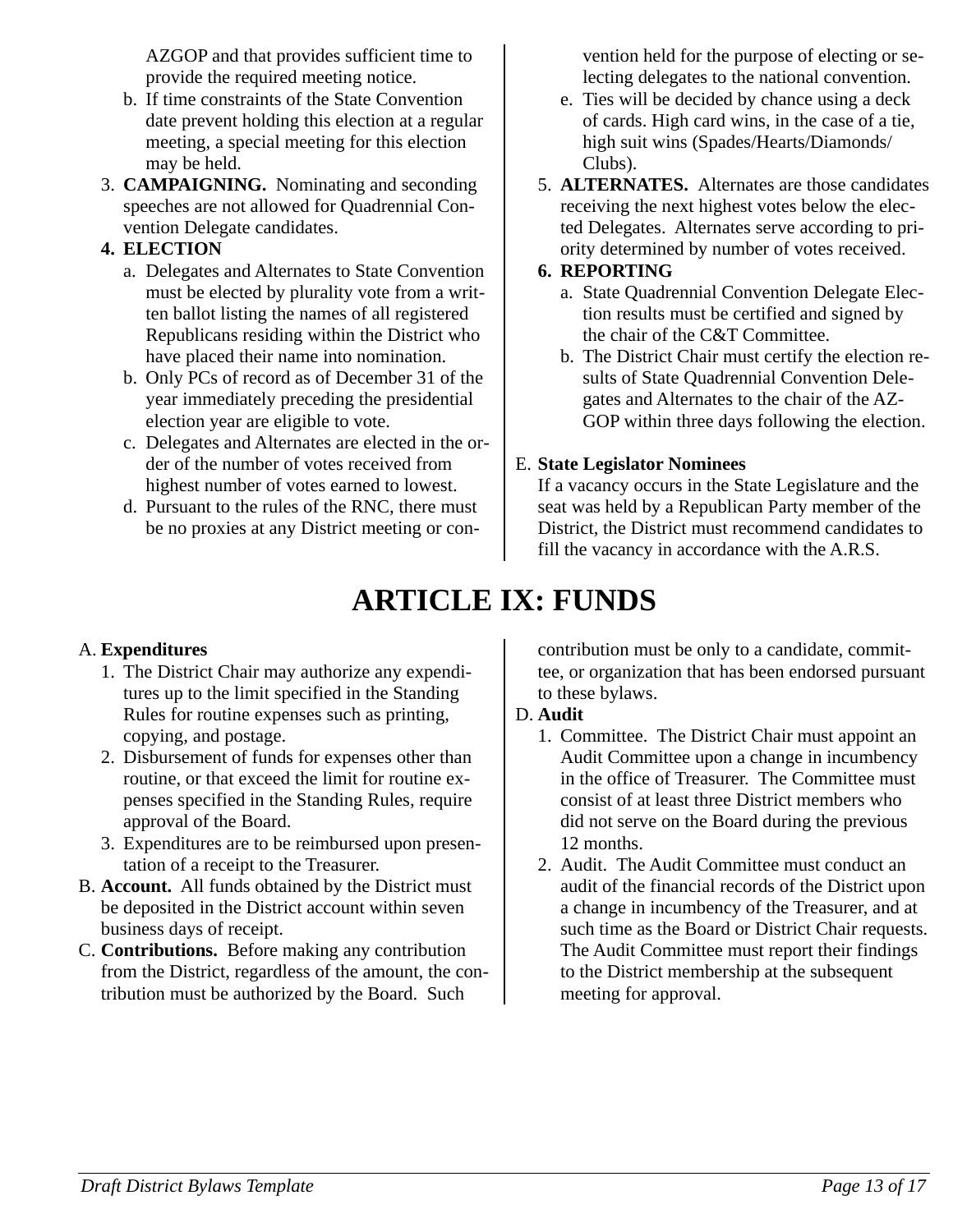## <span id="page-13-6"></span>**ARTICLE X: OTHER ACTIVITIES**

## <span id="page-13-5"></span>**SECTION 1. ENDORSEMENTS**

#### A. **Primary Elections.**

- 1. Endorsement by Officers: In a contested Republican primary election, no elected Officer of the District may claim to speak on behalf of the Executive Committee, Board, or the District in support of a candidate in the Republican Primary Election unless authorized to do so by a 2/3 vote at a regular District meeting.
- 2. Endorsements by the District: Any position the District may take regarding candidates in any Republican primary election requires a 2/3 vote.
- 3. Any restriction concerning endorsements of candidates in Republican primary elections shall not apply to individual PCs.
- B. **General Elections.** No member of the District may provide financial support or declare public support, approval, or endorsement for a non-Republican candidate in any election in which there is a Republican candidate for that office, unless that Republican candidate has been censured by this District, the MCRC, or the AZGOP.

## <span id="page-13-4"></span>**ARTICLE XI: GENERAL**

## <span id="page-13-3"></span>**SECTION 1. PARLIAMENTARY AUTHORITY**

The rules contained in the current edition of Robert's Rules of Order Newly Revised govern the District in all cases to which they are applicable and in which they are not inconsistent with these bylaws and any special rules of order the District may adopt.

## <span id="page-13-2"></span>**SECTION 2. SEVERABILITY**

In the event that any of the terms or provisions of these Bylaws are held to be partially or wholly invalid or unenforceable for any reason whatsoever, such holding shall not affect, alter, modify, or impair any of the other terms or provisions of such documents or the remaining portions of any terms or provisions held to be partially invalid or unenforceable.

## <span id="page-13-1"></span>**SECTION 3. DEFINITIONS**

A.R.S. Arizona Revised Statutes.

| <b>AZGOP</b>    | Arizona Republican Party.                         |
|-----------------|---------------------------------------------------|
| Board           | The Executive Committee and the appointed         |
|                 | District officers.                                |
| C&T             | Credentials & Tally.                              |
| Captain         | Precinct Captain.                                 |
| <b>District</b> | The Legislative District _ Republican             |
|                 | Committee.                                        |
| <b>EGC</b>      | <b>MCRC Executive Guidance Committee.</b>         |
| <b>GOTV</b>     | Get Out The Vote.                                 |
| he/his          | he or she / his or hers.                          |
| <b>MCRC</b>     | Maricopa County Republican Committee.             |
|                 | Member- The total number of elected and appointed |
| ship            | Republican PCs in the District as most re-        |
|                 | cently published by the Maricopa County           |
|                 | Recorder and residing in the Precinct from        |
|                 | which elected or appointed.                       |
| PC              | Republican Precinct Committeeman.                 |
| <b>RNC</b>      | Republican National Committee.                    |
| <b>SC</b>       | Republican State Committeeman.                    |
| written         | paper or email.                                   |
|                 |                                                   |

# <span id="page-13-0"></span>**ARTICLE XII: AMENDMENT OF BYLAWS**

These bylaws may be amended at any regular meeting of the District by a two-thirds vote, provided that the amendment has been submitted to the members in writing at the previous regular meeting and has been included in the meeting notice, or otherwise sent by

mail or electronic mail no later than ten (10) days prior to the meeting at which the amendment is to be voted upon. Any bylaw amendment achieving ratification will become effective upon adjournment of the meeting at which ratification occurs.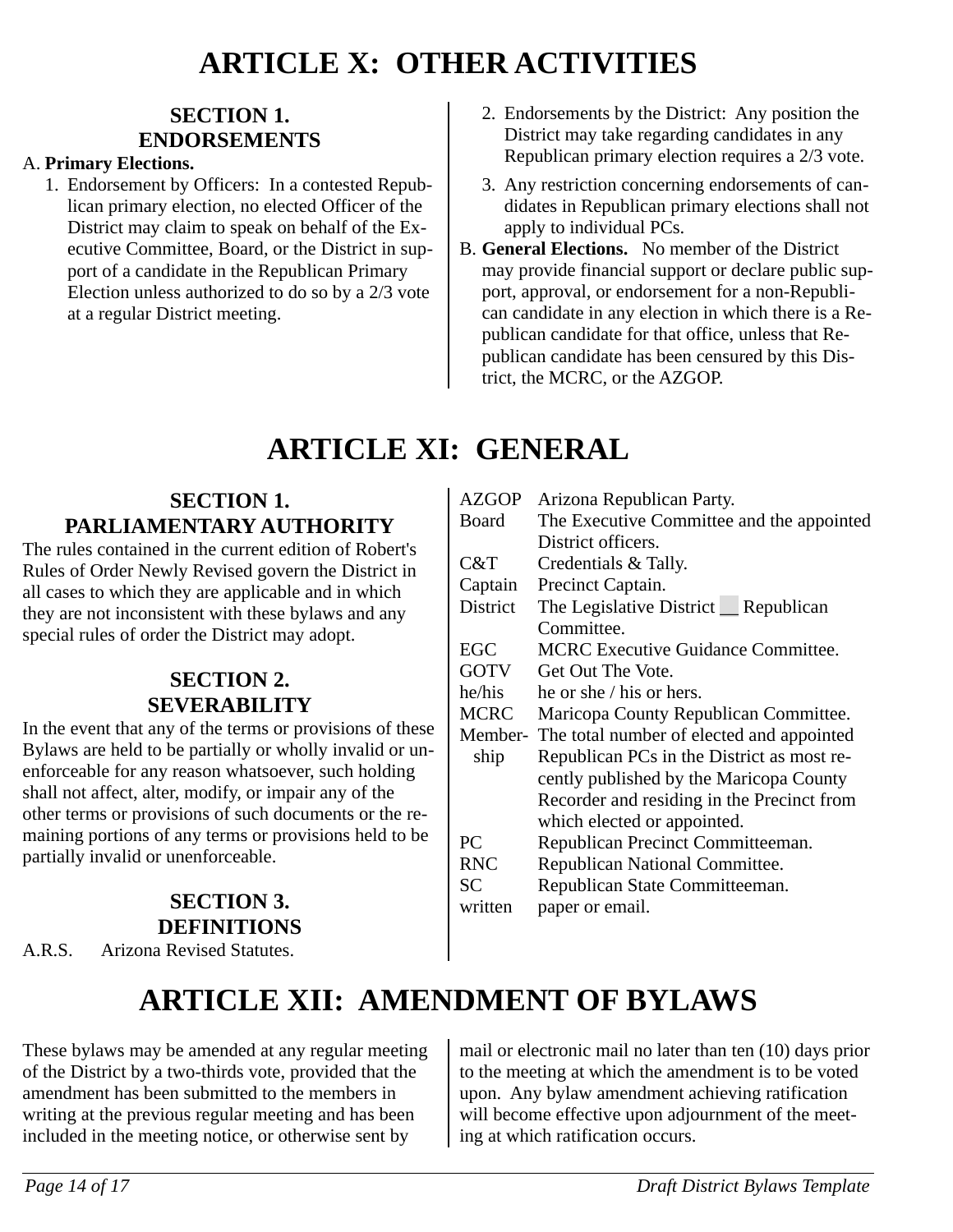## <span id="page-14-6"></span>**SPECIAL RULES OF ORDER**

A. May be suspended at any meeting by a 2/3 vote. B. May be amended by a 2/3 vote when previous notice is given.

## <span id="page-14-5"></span>**SECTION 1: DEBATE**

- A. A maximum of five speakers are allowed for the affirmative and negative side of the debate for a debatable pending question.
- B. No member may speak on any pending question longer than one minute.
- C. After a voting member has spoken once on a pending question, he may not speak again on the pending question until everyone else has had the opportunity to speak upon such question.
- D. If a member speaks a second time on the pending question, he must be limited to one minute.
- E. No member may speak more than twice on any pending question.

## <span id="page-14-4"></span>**STANDING RULES**

A. May be adopted or suspended at any meeting by a majority vote. B. May be amended at any meeting with a 2/3 vote.

<span id="page-14-3"></span>C. If previous notice has been given, only a majority vote is needed to amend.

### **SECTION 1. REGULAR MEETING SCHEDULE**

- A. Regular District meetings must be held on the week and day as determined by plurality vote of the District.
- B. In the event that a meeting location cannot be retained at reasonable cost for the week and day selected by the District, the Executive Committee may designate an alternate day for the subsequent meeting.
- C. The District Chair must designate the time of the meeting in consultation with the Board or the Executive Committee.

## <span id="page-14-2"></span>**SECTION 2. FUNDS**

The expenditure limit for routine expenses is \$150.

## <span id="page-14-1"></span>**SECTION 3. RECORDS RETENTION**

A. All District officers, elected and appointed, must retain records specific to their activities in their office. Officers must transfer these records, as well as any records which may have been transferred from prior

officers, to a District member designated by the District Chair within seven days of leaving office.

- B. If the office of the Chair is vacant and no other officer has assumed the duties of the Chair pursuant to these Bylaws, the vacating officer must transfer the records to the MCRC chair or designee within 14 days.
- C. Election ballots and raw electronic voting data must be preserved for a period of no less than 14 days and made available for audit upon written request of five District PCs or the Board. Any audit must be conducted at a Board meeting and be open to all District PCs.

## <span id="page-14-0"></span>**SECTION 4. REFERENCES**

The following documents and the references thereto relate to District proceedings. They are subject to change by their respective organizations. Only the current versions of the below referenced documents have effect.

**Rules of the Republican National Committee** Rule 16 (e)(6):Election of delegates to the national convention.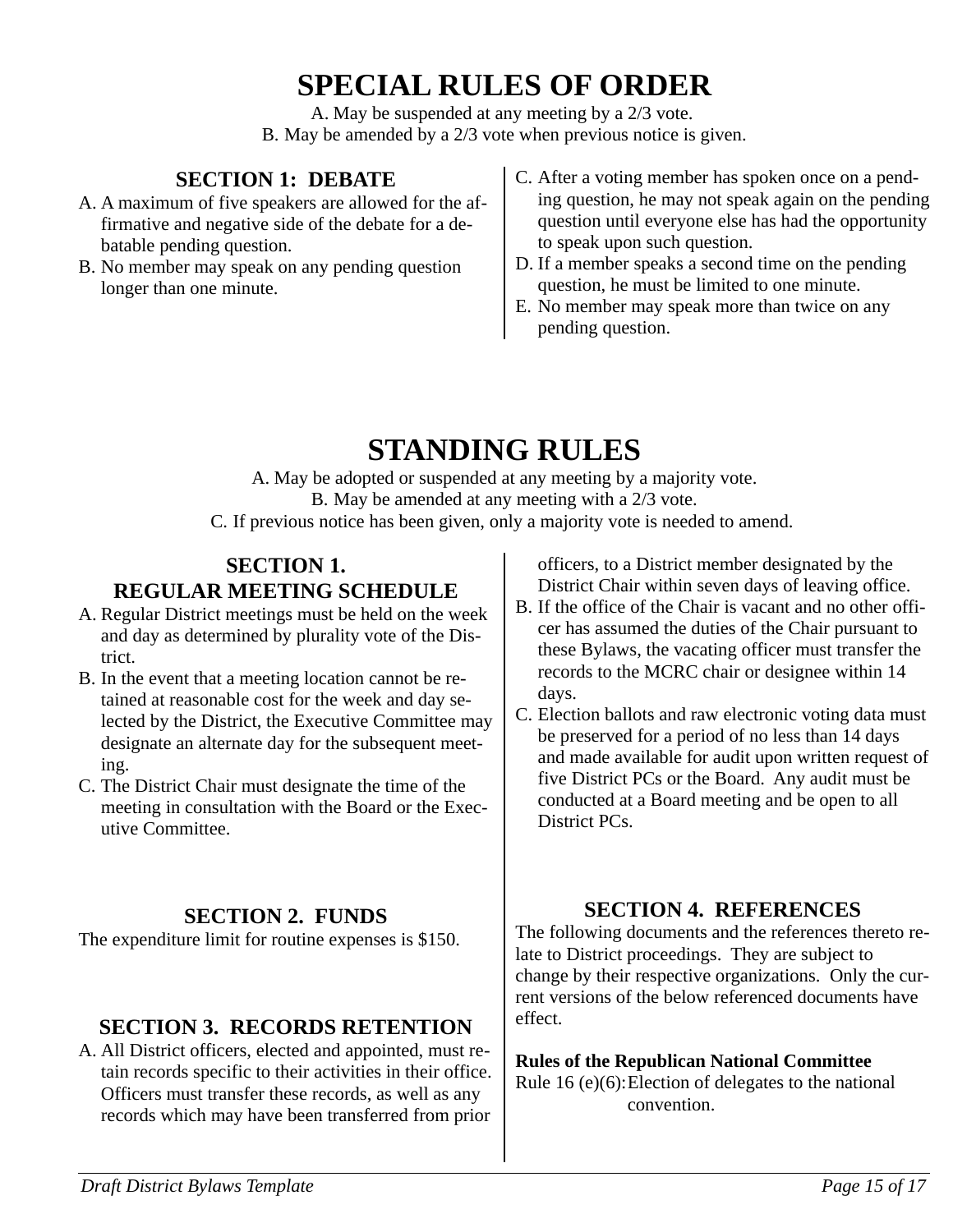#### **Continuing Bylaws of the Arizona Republican Party**

Art. II Sec. C: Filling of Vacancies of State Committee Art.VI Sec. C: Election of Delegates and Alternates to State Convention

#### **Continuing Bylaws of the Maricopa County Republican Committee**

- Art. I Sec. 2 Interpretation of LD bylaws. Art. II Sec. 2 Precinct Committeemen Art. II Sec. 3 Precinct Captains
- Art. II Sec. 4 District Chair
- Art. II Sec. 5 Other Elected District Offices
- Art. IV Sec. 1 Election of State Committeemen
- Art. VI Sec. 5 Elections Neutrality

Art. IX Sec. 2 Legislative District Proceedings

#### **Arizona Revised Statutes**

- 16-821 County committee; vacancy in office of precinct committeeman
- 16-822 Precinct committeemen; eligibility; vacancy; duties; term
- 16-823 Legislative district committee; organization; boundary change; reorganization
- 16-825 State committee
- 16-825.01State committee; vacancy; filling of vacancy
- 16-828 Proxies
- 41-1202 Vacancy in legislature; precinct committeemen; appointment; definition.

## <span id="page-15-0"></span>**SECTION 5. VIRTUAL MEETINGS**

#### A. **General.**

- 1. Except as otherwise provided in these bylaws, meetings of the District, District Executive Committee, Board, and committees may be conducted by electronic means designated by the Chair or those calling the meeting that support anonymous voting and support visible displays identifying those participating, identifying those seeking recognition to speak, showing (or permitting the retrieval of) the text of pending motions, and showing the results of votes.
- 2. An anonymous vote conducted through the designated electronic means shall be deemed a ballot vote, fulfilling any requirement in the bylaws or rules that a vote be conducted by ballot.

## **B. Rules for Meeting via Electronic Means**

- 1. **Login Information.** The membership of the particular group to be meeting (District, Board, Committees, etc.), shall be sent, at least 24 hours before the meeting, the time of the meeting, the URL and codes necessary to connect via electronic means, and, as an alternative and backup to the audio connection included within the electronic means, the phone number and access code(s) the member needs to participate aurally by telephone. A copy of, or a link to, these rules must be included. For committee meetings the committee chair shall facilitate the call to the meeting and provide the login information.
- 2. **Login Time.** The meeting presider or designee shall schedule electronic means availability to begin at least 15 minutes before the start of each meeting.
- 3. **Sign in/Sign out.** Members shall identify themselves as required to sign in via the electronic means, and shall maintain access throughout the meeting whenever present, shall mute their microphone when not

speaking and shall sign out upon any departure before adjournment.

- 4. **Quorum** The presence of a quorum shall be established by audible roll call at the beginning of the meeting. In the event of a virtual District Organizational meeting or other meeting where an election is to take place, the presence of credentialed delegates verified at the time of login as provided via electronic means may be used to determine the presence of a quorum. Thereafter, the continued presence of a quorum shall be determined by the online list of participating members, unless any member demands a quorum count by audible roll call. Such a demand may be made following any vote for which the announced totals add to less than a quorum.
- 5. **Technical Requirements and Malfunctions.** Each member is responsible for his connections; no action shall be invalidated on the grounds that the loss of, or poor quality of, a member's individual connection prevented participation in the meeting.
- 6. **Forced Disconnections.** The chair may cause or direct the disconnection or muting of a member's connection if it is causing undue interference with the meeting. The chair's decision to do so, which is subject to an undebatable appeal that can be made by any member, shall be announced during the meeting and recorded in the minutes.
- 7. **Assignment of the Floor.** To seek recognition by the chair, a member shall signal the chair using the designated feature appropriate via the electronic means being used. Upon assigning the floor to a member, the chair will signal the facilitator to clear the online queue of members who had been seeking recognition. To claim preference in recognition, another member who had been seeking recognition may